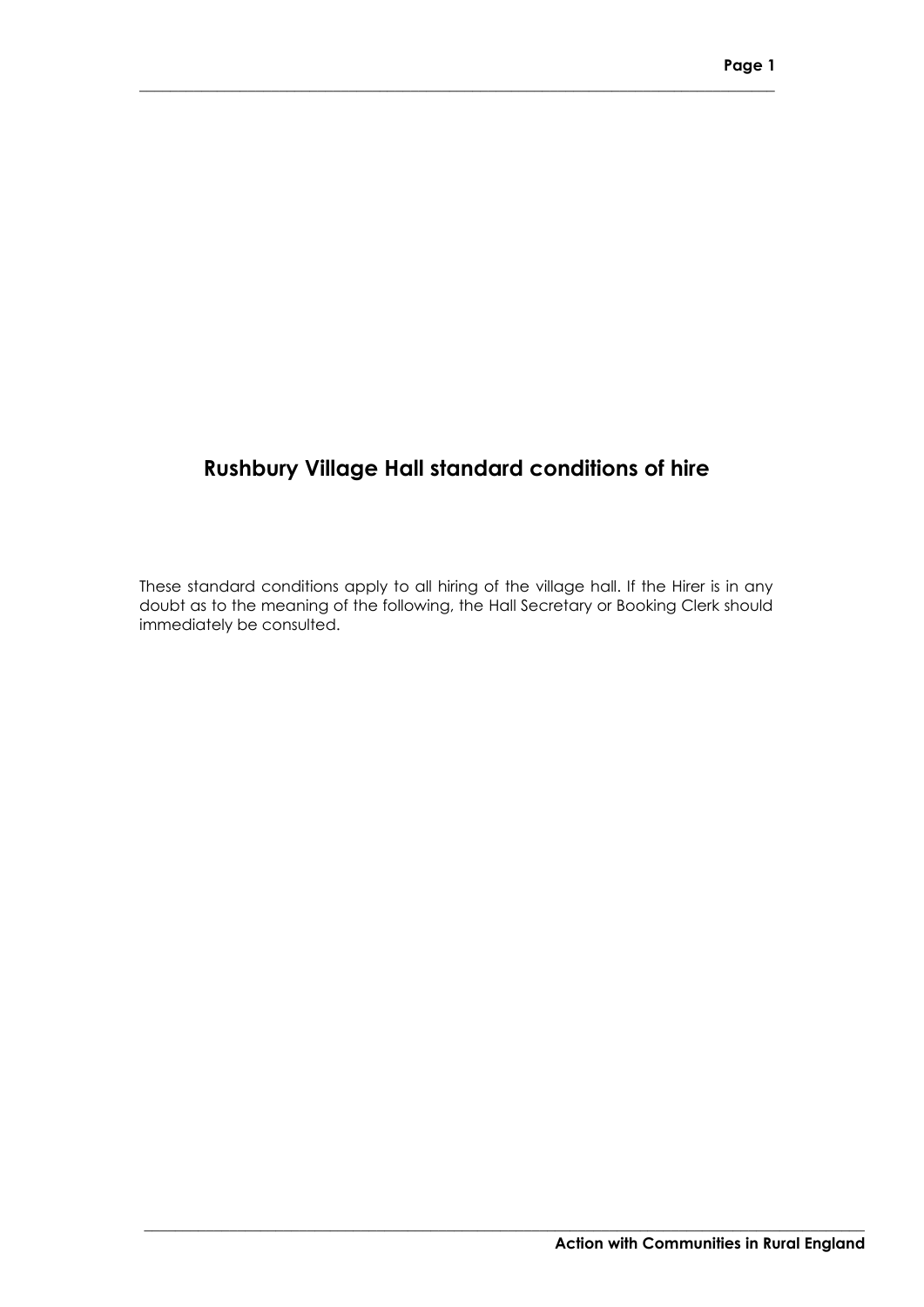# **1. Age**

The Hirer, not being a person under 18 years of age, hereby accepts responsibility for being in charge of and on the premises at all times when the public are present and for ensuring that all conditions, under this Agreement, relating to management and supervision of the premises are met.

**\_\_\_\_\_\_\_\_\_\_\_\_\_\_\_\_\_\_\_\_\_\_\_\_\_\_\_\_\_\_\_\_\_\_\_\_\_\_\_\_\_\_\_\_\_\_\_\_\_\_\_\_\_\_\_\_\_\_\_\_\_\_\_\_\_\_\_\_\_\_\_\_\_\_\_\_\_\_\_\_\_\_**

# **2. Supervision**

The Hirer shall, during the period of the hiring, be responsible for: supervision of the premises, the fabric and the contents; their care, safety from damage however slight or change of any sort; and the behaviour of all persons using the premises whatever their capacity, including proper supervision of car parking arrangements so as to avoid obstruction of the highway. As directed by the Hall Secretary, the Hirer shall make good or pay for all damage (including accidental damage) to the premises or to the fixtures, fittings or contents and for loss of contents.

# **3. Use of premises**

The Hirer shall not use the premises for any purpose other than that described in the Hiring Agreement and shall not sub-hire or use the premises or allow the premises to be used for any unlawful purpose or in any unlawful way nor do anything or bring onto the premises anything which may endanger the same or render invalid any insurance policies in respect thereof nor allow the consumption of alcohol thereon without written permission.

# **4. Gaming, betting and lotteries**

The Hirer shall ensure that nothing is done on or in relation to the premises in contravention of the law relating to gaming, betting and lotteries.

# **5. Licensable activities**

The Hirer shall ensure that the Village Hall holds a Performing Society Right Licence which permits the use of copyright music in any form, e.g. record, compact disc, tapes, radio, television or by performers in person. If other licences are required in respect of any activity in the village hall the Hirer should ensure that they hold the relevant licence or the village hall holds it.

# **6. Public safety compliance**

The Hirer shall comply with all conditions and regulations made in respect of the premises by the Local Authority, the Licensing Authority, the hall's Fire Risk Assessment or otherwise, particularly in connection with any event which constitutes regulated entertainment, at which alcohol is sold or provided or which is attended by children. The hirer shall also comply with the hall's health and safety policy.

- (a) The Hirer acknowledges that they have received instruction in the following matters:
	- The action to be taken in event of fire. This includes calling the Fire Brigade and evacuating the hall.
	- The location and use of fire equipment. (Include diagram of location when handing over keys.)
	- Escape routes and the need to keep them clear.  $\bullet$
	- Method of operation of escape door fastenings.  $\bullet$
	- Appreciation of the importance of any fire doors and of closing all fire doors at the time of a fire.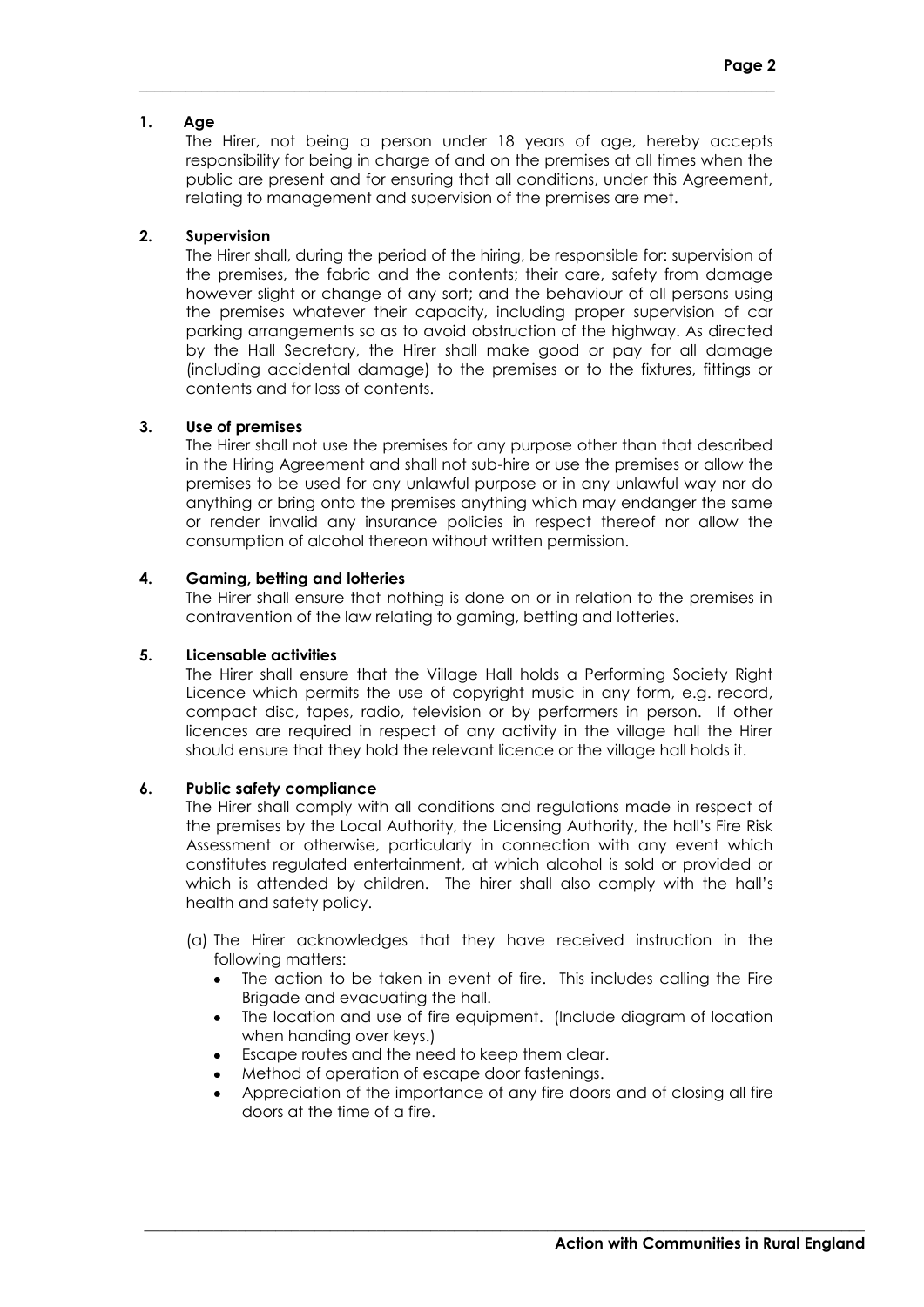(b) In advance of an entertainment or play the Hirer shall check the following items:

**\_\_\_\_\_\_\_\_\_\_\_\_\_\_\_\_\_\_\_\_\_\_\_\_\_\_\_\_\_\_\_\_\_\_\_\_\_\_\_\_\_\_\_\_\_\_\_\_\_\_\_\_\_\_\_\_\_\_\_\_\_\_\_\_\_\_\_\_\_\_\_\_\_\_\_\_\_\_\_\_\_\_**

- That all fire exits are unlocked and panic bolts in good working order.
- That all escape routes are free of obstruction and can be safely used.
- That any fire doors are not wedged open.
- That exit sians are illuminated.
- That there are no obvious fire hazards on the premises.

# **7. Means of escape**

- (a) All means of exit from the premises must be kept free from obstruction and immediately available for instant free public exit.
- (b) The emergency lighting supply illuminating all exit signs and routes must be turned on during the whole of the time the premises are occupied (if not operated by an automatic mains failure switching device).

# **8. Outbreaks of fire**

The Fire Brigade shall be called to any outbreak of fire, however slight, and details thereof shall be given to the secretary of the management committee.

# **9. Health and hygiene**

The Hirer shall, if preparing, serving or selling food, observe all relevant food health and hygiene legislation and regulations. In particular dairy products, vegetables and meat on the premises must be refrigerated and stored in compliance with the Food Temperature Regulations. The premises *are*/are *not (delete as appropriate)* provided with a refrigerator and thermometer.

# **10. Electrical appliance safety**

The Hirer shall ensure that any electrical appliances brought by them to the premises and used there shall be safe, in good working order, and used in a safe manner in accordance with the Electricity at Work Regulations 1989. Where a residual circuit breaker is provided the hirer **must** make use of it in the interests of public safety.

### **11. Insurance and indemnity**

(a) The Hirer shall be liable for:

- (i) the cost of repair of any damage (including accidental and malicious damage) done to any part of the premises including the curtilage thereof or the contents of the premises
- (ii) all claims, losses, damages and costs made against or incurred by the village hall management committee, their employees, volunteers, agents or invitees in respect of damage or loss of property or injury to persons arising as a result of the use of the premises (including the storage of equipment) by the Hirer, and
- (iii) all claims, losses, damages and costs made against or incurred by the village hall management committee, their employees, volunteers, agents or invitees as a result of any nuisance caused to a third party as a result of the use of the premises by the Hirer, and subject to sub-clause (b), the Hirer shall indemnify and keep indemnified accordingly each member of the village hall management committee and the village hall's employees, volunteers, agents and invitees against such liabilities.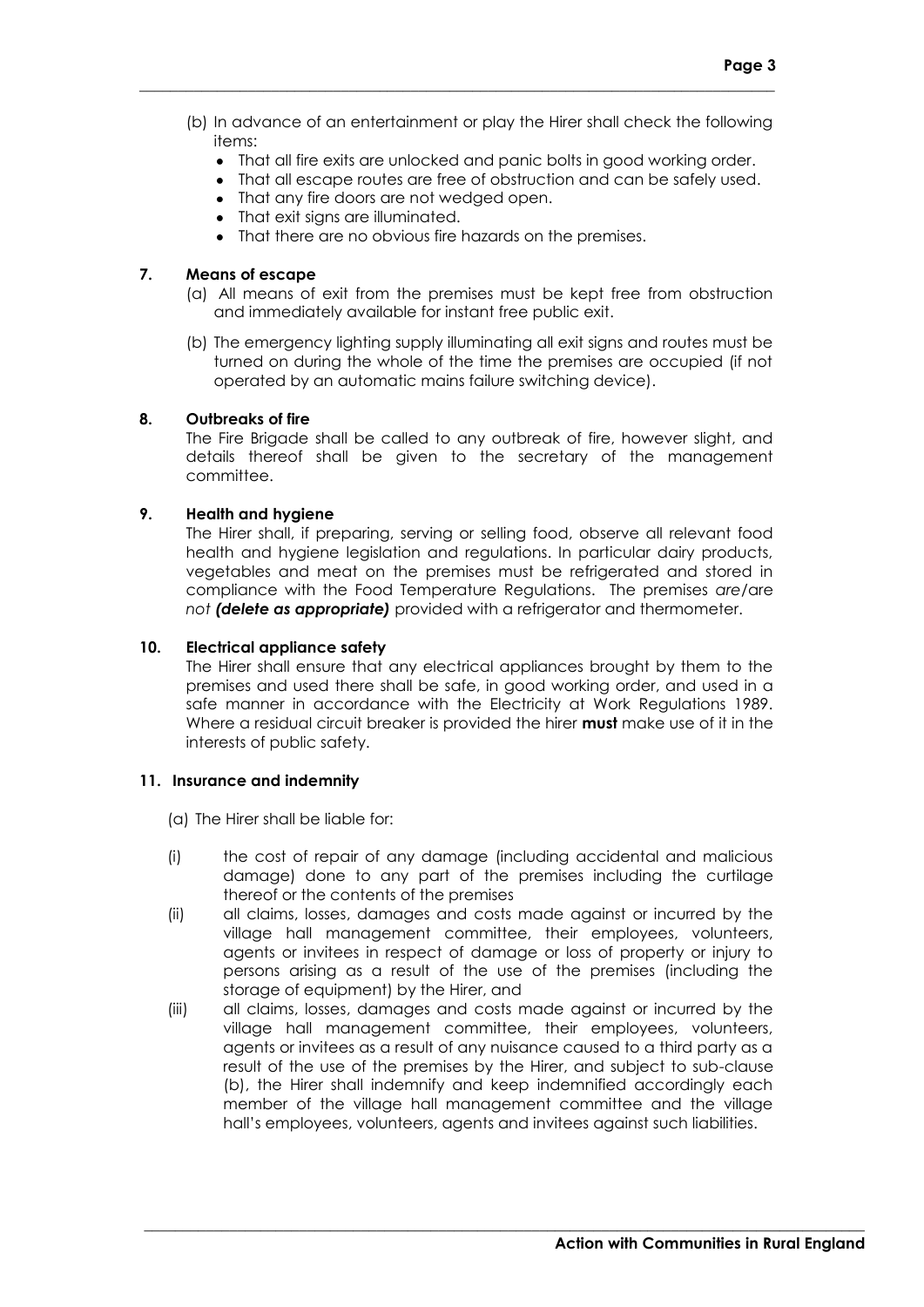(b) The village hall shall take out adequate insurance to insure the liabilities described in sub-clauses (a)(i) above and may, in its discretion and in the case of non commercial hirers, insure the liabilities described in sub-clauses (a) (ii) and (iii) above. The village hall shall claim on its insurance for any liability of the Hirer hereunder but the Hirer shall indemnify and keep indemnified each member of the village hall management committee and the village hall's employees, volunteers, agents and invitees against (a) any insurance excess incurred and (b) the difference between the amount of the liability and the monies received under the insurance policy.

**\_\_\_\_\_\_\_\_\_\_\_\_\_\_\_\_\_\_\_\_\_\_\_\_\_\_\_\_\_\_\_\_\_\_\_\_\_\_\_\_\_\_\_\_\_\_\_\_\_\_\_\_\_\_\_\_\_\_\_\_\_\_\_\_\_\_\_\_\_\_\_\_\_\_\_\_\_\_\_\_\_\_**

(c) Where the village hall does not insure the liabilities described in sub-clauses (a)(ii) and (iii) above, the Hirer shall take out adequate insurance to insure such liability and on demand shall produce the policy and current receipt or other evidence of cover to the village hall secretary. Failure to produce such policy and evidence of cover will render the hiring void and enable the hall secretary to rehire the premises to another hirer.

The village hall is insured against any claims arising out of its **own** negligence.

#### **12. Accidents and dangerous occurrences**

The Hirer must report all accidents involving injury to the public to a member of the village hall management committee **as soon as** possible and complete the relevant section in the village hall's accident book. Any failure of equipment belonging to the village hall or brought in by the Hirer must also be reported **as soon as possible**. Certain types of accident or injury must be reported on a special form to the Incident Contact Centre. The Hall Secretary will give assistance in completing this form. This is in accordance with the Reporting of Injuries, Diseases and Dangerous Occurrences Regulations 1995 (RIDDOR). The Incident Contact Centre can be contacted in any of the following ways:

- Telephone: 0845 3009923
- Facsimile: 0845 3009924
- Website: [www.riddor.gov.uk](http://www.riddor.gov.uk/) or via the HSE website: [www.hse.gov.uk](http://www.hse.gov.uk/)
- Post: Incident Contact Centre, Caerphilly Business Park, Caerphilly, CF83 3GG

#### **13. Explosives and flammable substances**

The hirer shall ensure that:

- (a) Highly flammable substances are not brought into, or used in any part of the premises and that
- (b) No internal decorations of a combustible nature (e.g. polystyrene, cotton wool) shall be erected without the consent of the management committee. No decorations are to be put up near light fittings or heaters.

# **14. Heating**

The Hirer shall ensure that no unauthorised heating appliances shall be used on the

premises when open to the public without the consent of the management committee. Portable Liquefied Propane Gas (LPG) heating appliances shall not be used.

#### **15. Drunk and disorderly behaviour and supply of illegal drugs**

The Hirer shall ensure that in order to avoid disturbing neighbours to the hall and avoid violent or criminal behaviour, care shall be taken to avoid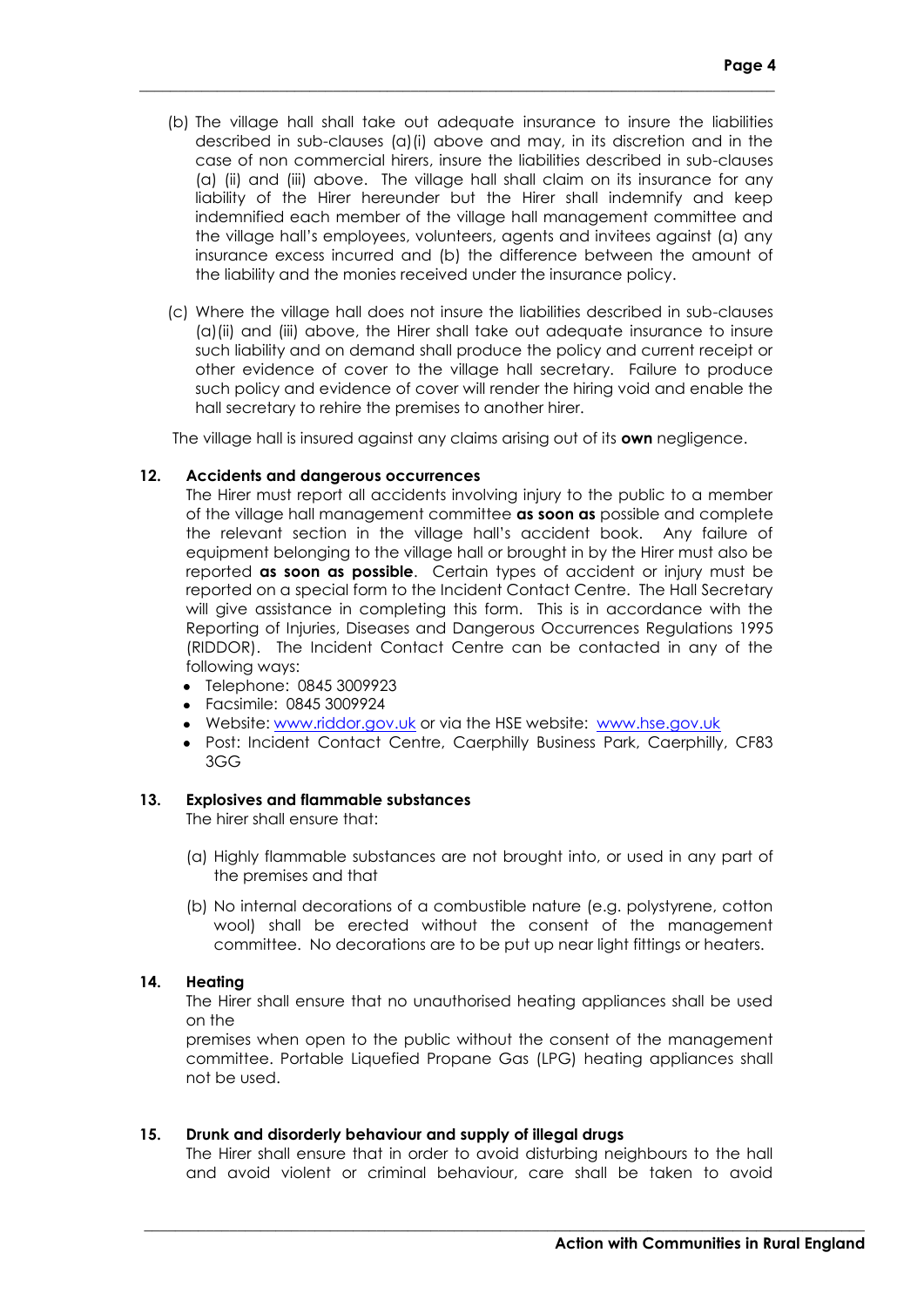excessive consumption of alcohol. Drunk and disorderly behaviour shall not be permitted either on the premises or in its immediate vicinity. Alcohol shall not be served to any person suspected of being drunk nor to any person suspected of being under the age of 18. Any person suspected of being drunk, under the influence of drugs or who is behaving in a violent or disorderly way shall be asked to leave the premises. No illegal drugs may be brought onto the premises.

**\_\_\_\_\_\_\_\_\_\_\_\_\_\_\_\_\_\_\_\_\_\_\_\_\_\_\_\_\_\_\_\_\_\_\_\_\_\_\_\_\_\_\_\_\_\_\_\_\_\_\_\_\_\_\_\_\_\_\_\_\_\_\_\_\_\_\_\_\_\_\_\_\_\_\_\_\_\_\_\_\_\_**

### **16. Animals**

The Hirer shall ensure that no animals (including birds) except guide dogs are brought into the premises, other than for a special event agreed to by the village hall. No animals whatsoever are to enter the kitchen at any time.

#### **17. Compliance with the Children Act 1989**

The Hirer shall ensure that any activities for children under eight years of age comply with the provisions of The Children Act of 1989 and that only fit and proper persons who have passed the appropriate Criminal Records Bureau checks have access to the children. Checks may also apply where children over eight and vulnerable adults are taking part in activities. The Hirer shall provide the village hall management committee with a copy of their CRB check and Child Protection Policy on request.

# **18. Fly posting**

The Hirer shall not carry out or permit fly posting or any other form of unauthorised advertisements for any event taking place at the premises, and shall indemnify and keep indemnified each member of the village hall's management committee accordingly against all actions, claims and proceedings arising from any breach of this condition. Failure to observe this condition may lead to prosecution by the local authority.

#### **19. Sale of goods**

The Hirer shall, if selling goods on the premises, comply with Fair Trading Laws and any code of practice used in connection with such sales. In particular, the Hirer shall ensure that the total prices of all goods and services are prominently displayed, as shall be the organiser's name and address and that any discounts offered are based only on Manufacturers' Recommended Retail Prices. Further detail can be found in **Village Hall Information Sheet 34, Sale of goods.**

### **20. Film shows**

Children shall be restricted from viewing age-restricted films classified according to the recommendations of the British Board of Film Classification. Hirers should ensure that they have the appropriate copyright licences for film.

### **21. Cancellation**

If the Hirer wishes to cancel the booking before the date of the event and the village hall is unable to conclude a replacement booking, the question of the payment or the repayment of the fee shall be at the discretion of the village hall. The village hall reserves the right to cancel this hiring by written notice to the Hirer in the event of:

(a) the premises being required for use as a Polling Station for a Parliamentary or Local Government election or by-election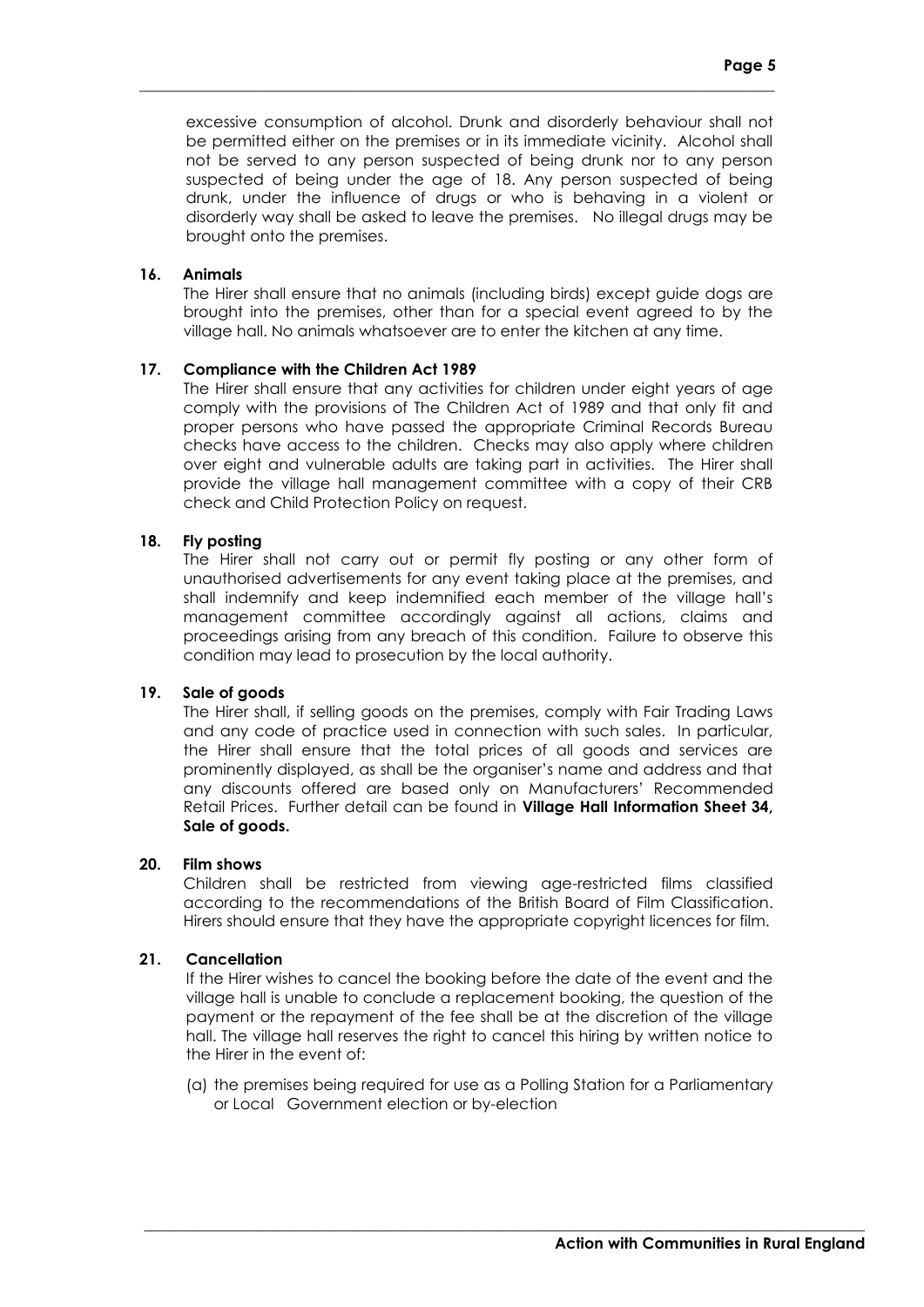(b) the Village Hall management committee reasonably considering that (i) such hiring will lead to a breach of licensing conditions, if applicable, or other legal or statutory requirements, or (ii) unlawful or unsuitable activities will take place at the premises as a result of this hiring

**\_\_\_\_\_\_\_\_\_\_\_\_\_\_\_\_\_\_\_\_\_\_\_\_\_\_\_\_\_\_\_\_\_\_\_\_\_\_\_\_\_\_\_\_\_\_\_\_\_\_\_\_\_\_\_\_\_\_\_\_\_\_\_\_\_\_\_\_\_\_\_\_\_\_\_\_\_\_\_\_\_\_**

- (c) the premises becoming unfit for the use intended by the Hirer
- (d) an emergency requiring use of the premises as a shelter for the victims of flooding, snowstorm, fire, explosion or those at risk of these or similar disasters.

In any such case the Hirer shall be entitled to a refund of any deposit already paid, but the village hall shall not be liable to the Hirer for any resulting direct or indirect loss or damages whatsoever.

### **22. End of hire**

The Hirer shall be responsible for leaving the premises and surrounding area in a clean and tidy condition, properly locked and secured unless directed otherwise and any contents temporarily removed from their usual positions properly replaced, otherwise the village hall shall be at liberty to make an additional charge.

### **23. Noise**

The Hirer shall ensure that the minimum of noise is made on arrival and departure, particularly late at night and early in the morning. The Hirer shall, if using sound amplification equipment, make use of any noise limitation device provided at the premises and comply with any other licensing condition for the premises.

### **24. Stored equipment**

The village hall accepts no responsibility for any stored equipment or other property brought on to or left at the premises, and all liability for loss or damage is hereby excluded. All equipment and other property (other than stored equipment) must be removed at the end of each hiring or fees will be charged for each day or part of a day at the hire fee per hiring until the same is removed.

The village hall may, use its discretion in any of the following circumstances:

- (a) Failure by the Hirer either to pay any charges in respect of stored equipment due and payable or to remove the same within 7 days after the agreed storage period has ended
- (b) Failure by the Hirer to dispose of any property brought on to the premises for the purposes of the hiring. This may result in the village hall management committee disposing of any such items by sale or otherwise on such terms and conditions as it thinks fit, and charge the Hirer any costs incurred in storing and selling or otherwise disposing of the same.

### **25. No alterations**

No alterations or additions may be made to the premises nor may any fixtures be installed or placards, decorations or other articles be attached in any way to any part of the premises without the prior written approval of the Hall Secretary. Any alteration, fixture or fitting or attachment so approved shall at the discretion of the village hall remain in the premises at the end of the hiring. It will become the property of the village hall unless removed by the hirer who must make good to the satisfaction of the hall or, if any damage caused to the premises by such removal.